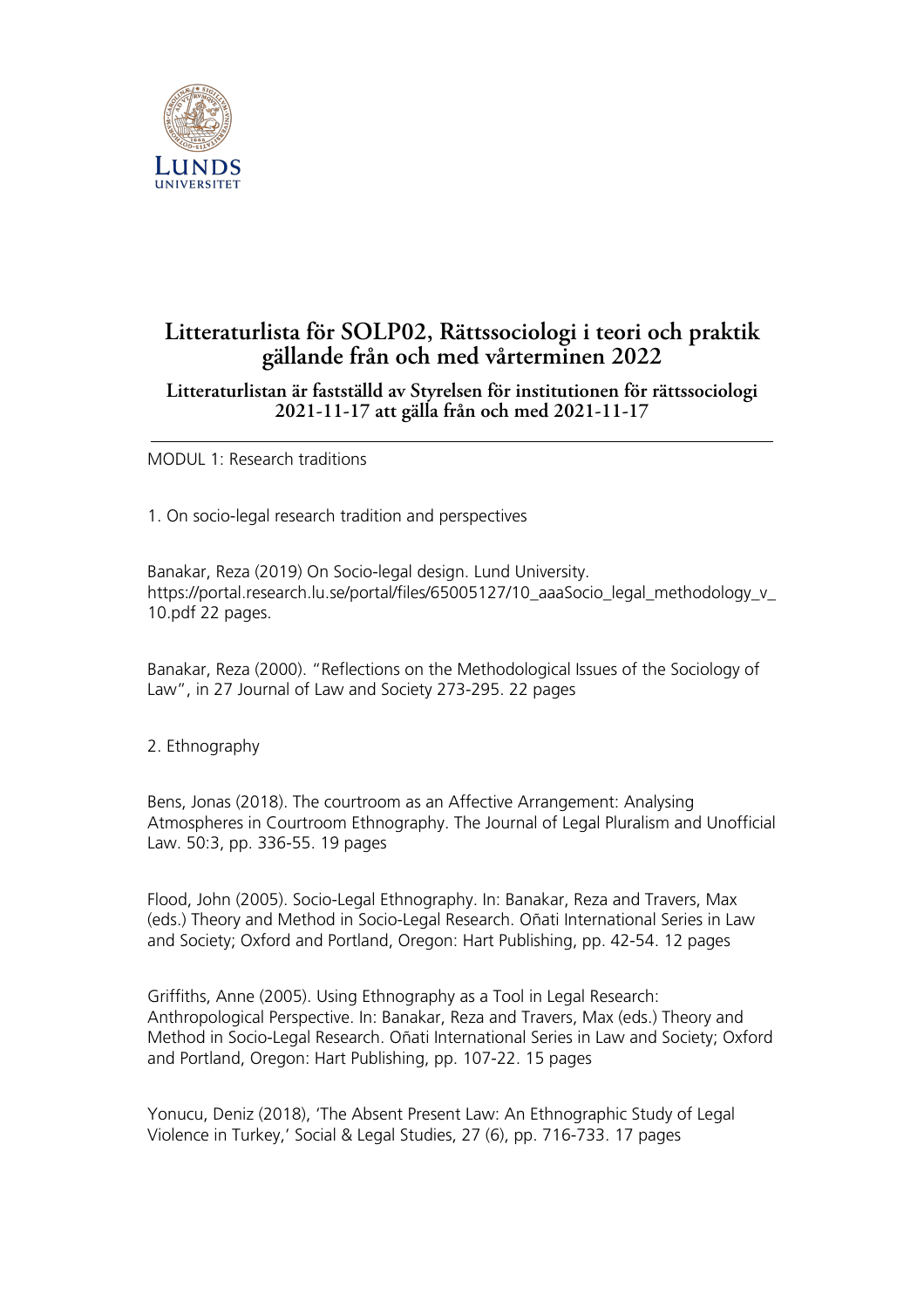3. Discourse analysis

Fairclough, Norman (2003). Analysing Discourse: Textual Analysis for Social Research. London: Routledge. - Chapter 1, pp. 1-17, 16 pages

Lindbekk, Monika (2016) Inscribing Islamic Shari'a in Egyptian Divorce Law. Oslo Law review, 3:02, pp. 103-135, 30 pages.

Van Leeuwen, Theo & Wodak, Ruth (1999). Legitimizing immigration control: A discourse-historical analysis. Discourse Studies 1(1). doi:10.1177/1461445699001001005, pp. 83-118, 25 pages

Wodak, Ruth (2009). What CDA is about, in Methods of critical discourse analysis - Chapter 1, 13 pages.

4. Quantitative research methods

Martén, Linna (2015). Political Bias in Court? Lay Judges and Asylum Appeals. Working paper 2015:2, Department of Economics. Uppsala: Uppsala University. 25 pages

Murphy, Kristina, Tyler, Tom R. and Curtis, Amy (2009) Nurturing Regulatory Compliance: Is Procedural Justice Effective when People Question the LEgitimacy of the Law? Regulation and Governance, vol. 3, 1-26. 26 Pages.

Tankebee, Justice (2009) Public Cooperation with the Police in Ghana: Does Procedural Justice Matter? American Society of Criminology, 47:4, pp. 1265-1293. 30 Pages.

5. Comparative sociology of law in practice

Joormann, Martin (2020). Social class, economic capital and the Swedish, German and Danish asylum systems. In Abdelhady, D., Gren, N. and Joormann, M. (Eds.), Refugees and the Violence of Welfare Bureaucracies in Northern Europe. Manchester: Manchester University Press. 18 pages

Örücü, Esin and Nelken, David (2007). Comparative Law: A Handbook. Oxford: Hart. Chapters 1, 2, 3 4, and 5. 155 pages.

6. Research interviewing

Ellefsen, Rune (2021) "Why not talk about repression? Radical activism and its response to repression" PACO, Issue 14(1) 2021: 480-496, 17 pages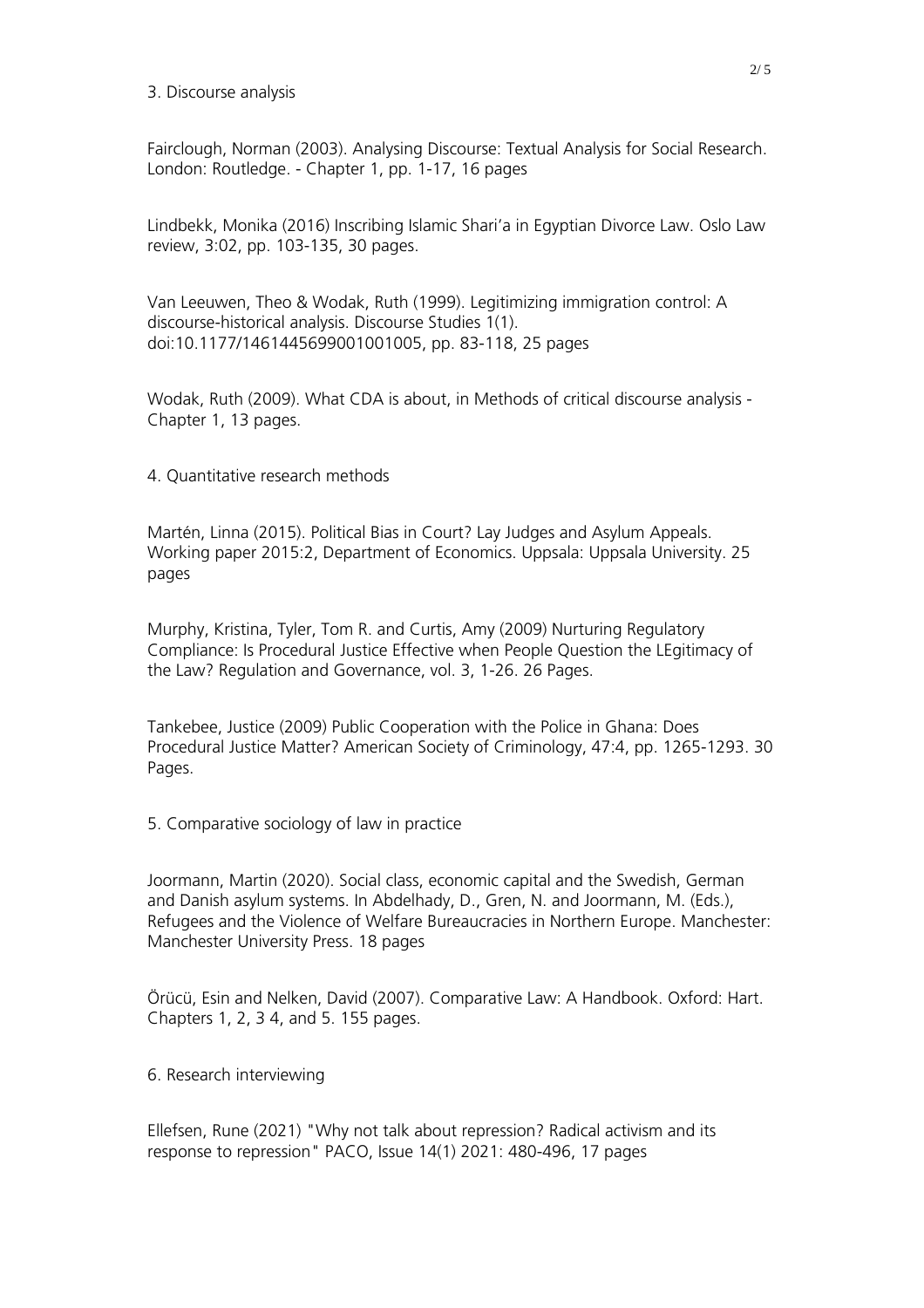Montell, Frances (1999). Focus Group Interviews: A Feminist Method. NWSA Journal 11(1). 28 pages

Roach Anleu, Sharyn, and Mack, Kathy (2019) A Sociological Perspective on Emotion Work and Judging. Oñati Socio-legal Series [online], forthcoming / en preparación. Available from: / Disponible en: http://ssrn.com/abstract=3331025. 21 pages.

Sandberg, Sveinung (2010) What can "Lies" Tell Us about Life? Notes towards a Framework of Narrative Criminology, Journal of Criminal Justice Education, 21:4, 447- 465, DOI: 10.1080/10511253.2010.516564. 19 pages.

7. Critical legal cartography//Inter-legality

Azuela, Antonio and Meneses-Reyes, Rodrigo, 'The everyday formation of the urban space: Law and poverty in Mexico City', in Braverman, Irus, et. al (eds.) The Expanding spaces of law: A timely legal geography, Stanford University Press (2014) 24 pages

Reiz, Nicole, O'Lear, Shannon. and Tuininga, Dory (2018). Exploring a critical legal cartography: Law, practice, and complexities. Geography Compass 12(5). 10 pages

Santos, De Sousa, B., Law (1987) A map of misreading. Towards a postmodern conception of law, Journal of Law and Society 14(3) 1987 24 pages.

8. Feminist methodology

Doucet, Andrea (2006). "Feminist Methodology and Epistemology" at http://httpserver.carleton.ca/~adoucet/pdfs/Doucet\_Mauthner\_Feminist\_Methods\_200 6.pdf 14 pages.

Nagar, Richa, Lawson, Victoria, McDowel, Linda & Hanson, Susan (2002). Locating Globalization: Feminist (Re)readings of the Subjects and Spaces of Globalization. Economic Geography 78(3). (linked to cartography) 28 pages

Valverde, Mariana (2014), The Rescaling of Feminist Analyses of Law andState Power: From (Domestic) Subjectivity to(Transnational) Governance Networks, UC Irvine Law Review, Vol 4(1) pp–325-352, 28 Pages.

MODULE 2: Research application

9. Law and technology

Amoore, Louise (2011), Data Derivatives: On the emergence of a security risk calculus for our time, Theory, Culture and Society, Vol 28(6), pp. 24–43, 19p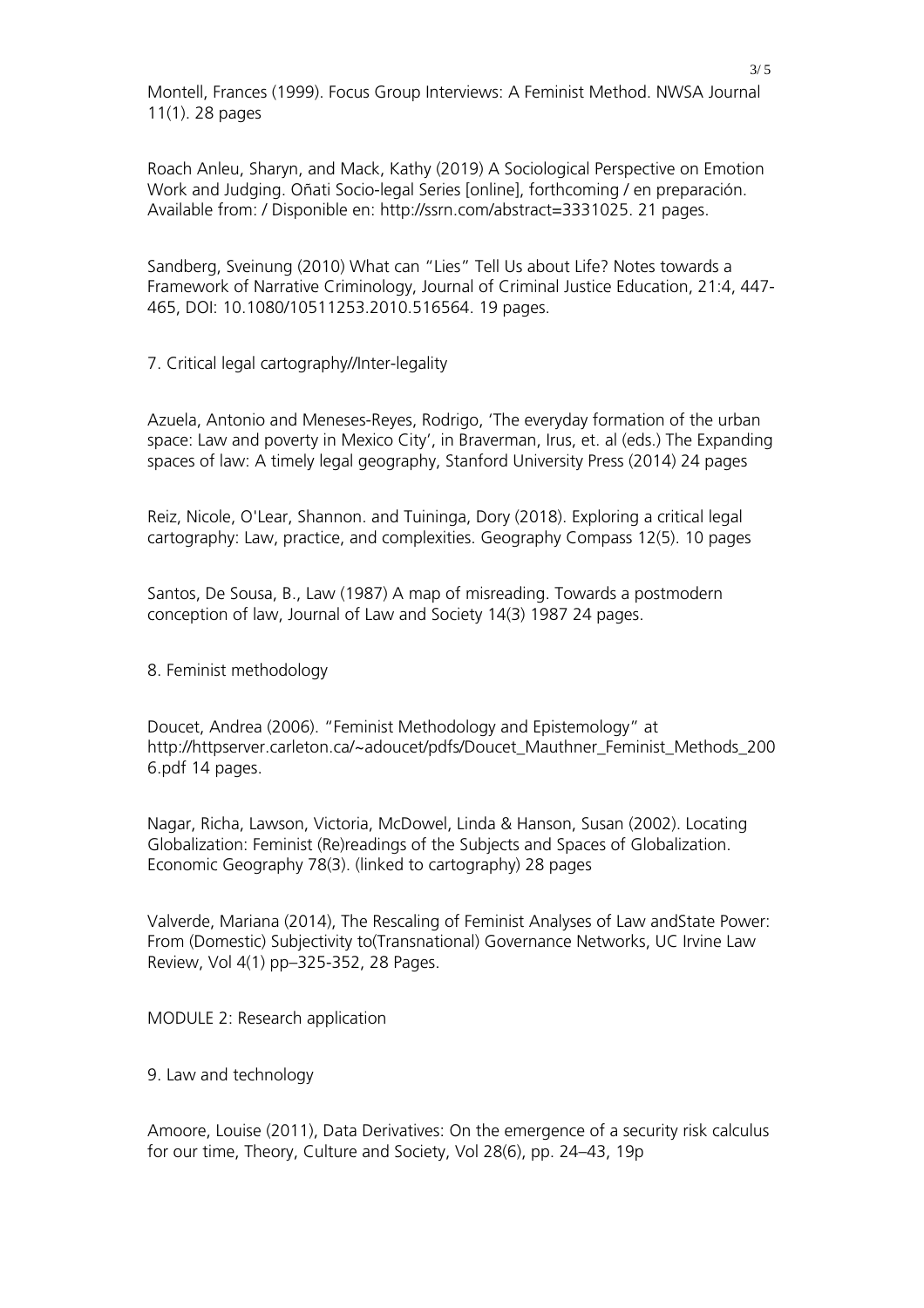Benjamin, Ruha (2019) Introduction in Race after Technology: Abolitionist Tools for the New Jim Code, Polity, 2019, 12-54, 274 pages

Ellebrecht, Sabrina (2013), The European Border Surveillance System EUROSUR: The Computerization, Standardization, and Virtualization of Border Management in Europe, OSCE Yearbook, Baden-Baden 2014, pp. 231-243, 12 pages.

Hildebrandt, Mireille (2018) Law as computation in the era of artificial legal intelligence: Speaking law to the power of statistics, University of Toronto Law Journal 68(1):12-35, 23 pages

Kang, Hyo Yoon and Kendall, Sara (2019) 'Legal materiality', in Stem, S. et. al. The Oxford Handbook of Law and Humanities, 2019, pp 21–39, 18 pages

Kaufmann, Mareile, Simon Egbert and Matthias Leese (2019), Predictive Policing and the Politics of Patterns, British Journal of Criminology, Vol. 59 Issue 3, p674-692. 19p.

10. Laws of the elites

Rothe, Dawn L. and Kauzlarich, David (2016) Crimes of the Powerful. An Introduction. Oxon: Routledge. 250 pages

11. Justice alternatives

Carlene, Pat and Franca, Leandro Ayres (2019) Justice Alternatives. London: Routledge. 412 pages

12. The legal profession

Banakar, Reza and Ziaee, Keyvan, Iran: A Clash of Two Cultures? (2018) Lawyers in 21 Century Societies: Vol. 1 National Reports. Edited by Abel, Richard et al. Oxford: Hart Publishing, Forthcoming., Available at SSRN: https://ssrn.com/abstract=3170599 or http://dx.doi.org/10.2139/ssrn.3170599. 25 pages.

Hammerslev, Ole (2010) "Convergence and conflict perspectives in Scandinavian studies of the legal profession", I: International Journal of the Legal Profession, vol. 17, no. 2, 18 pages.

Kay, Fiona et al (2016). "Undermining Gender Equality: Female Attrition from Private Law Practice" in 50(3) Law and Society Review 766–801. 35 pages.

Kennedy, Duncen, 'Legal education and reproduction of hierarchy', Journal of Legal Education (32) 1982. 25 pages